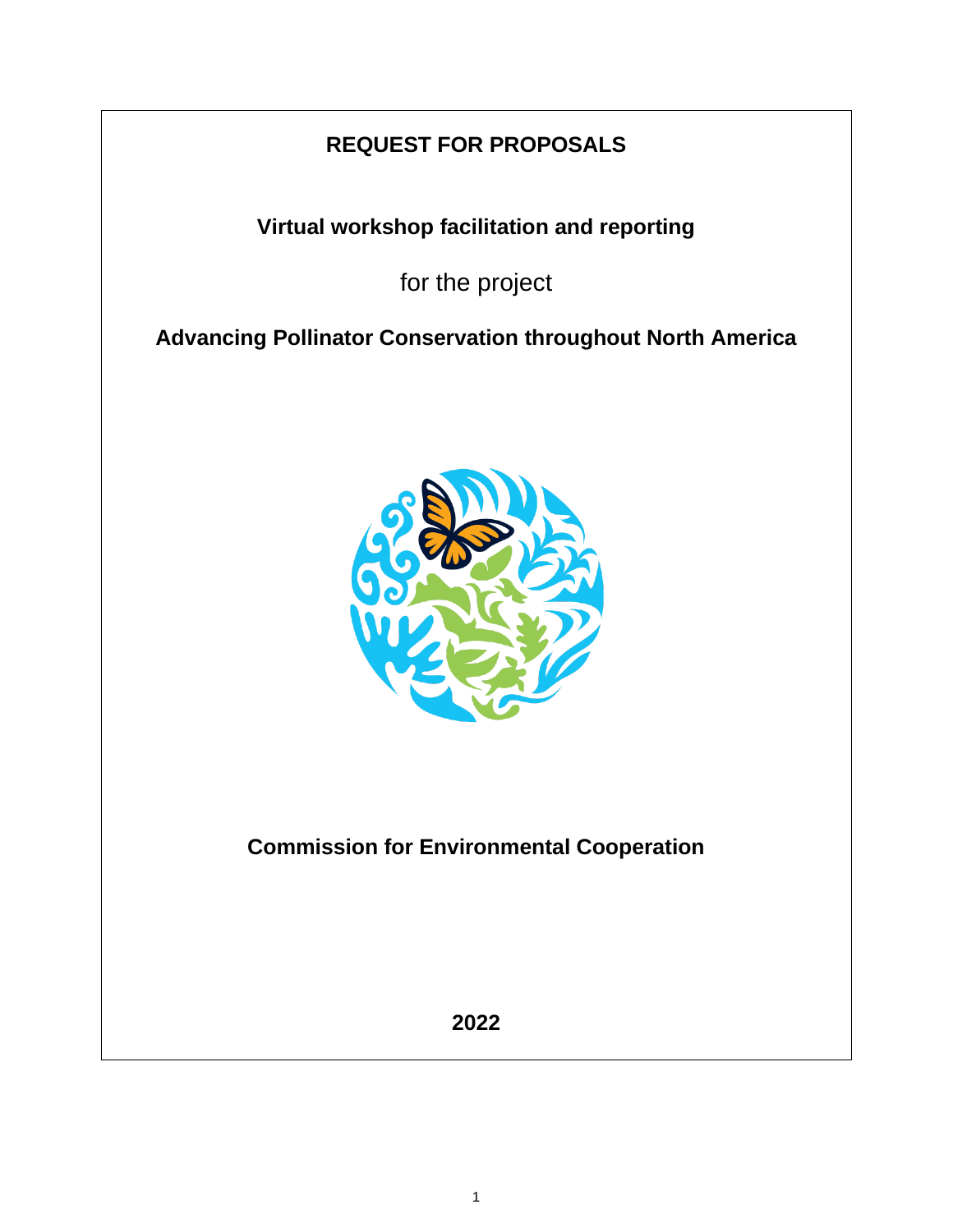## **I. Overview**

The Commission for Environmental Cooperation (CEC) is requesting proposals from prospective consultants to facilitate a virtual workshop in early May 2022 on native bee inventories and monitoring with experts from North America and develop a collection of available protocols, best practices, case studies, and other information drawn from the workshop to serve as a reference for practitioners by late 2022.

The CEC was established by the governments of Canada, Mexico and the United States through the North American Agreement on Environmental Cooperation, the environmental side agreement to NAFTA. An intergovernmental organization, the CEC brings together citizens and experts from governments, nongovernmental organizations, academia and the business sector to seek solutions to protect North America's shared environment while supporting sustainable economic development. Find out more at: [<www.cec.org>](http://www.cec.org/).

The CEC's Council, its governing body, approved the project *Advancing Pollinator Conservation throughout North America* as part of the 2022 Operational Plan, with the purpose of sharing best practices, strategies and tools to organize and mobilize native bee inventories and monitoring, and developing materials to communicate the importance of native bees and drive conservation action. For a complete description of the project, including tasks and related budget, please see the Annex.

## **II. Terms of Reference**

### **A. Overview and Scope**

One of the objectives of the *Advancing Pollinator Conservation throughout North America* project is to share strategies to organize and mobilize native bee inventory and monitoring across North America. This objective will be met by: i.) holding a virtual workshop to share available protocols, case studies and insights on native bee inventories and monitoring with experts from across North America and ii.) researching and developing a collection of available protocols, best practices, case studies, and other information drawn from the workshop to serve as a reference for practitioners.

As a result of this work, practitioners will have information to develop inventories and monitoring protocols and a North American community of practice sharing knowledge on native bee monitoring will be supported in establishing itself.

## **B. Description of Services**

The consultant shall coordinate with the CEC's designated contacts to accomplish the following tasks:

- 1. Design and prepare the workshop:
	- 1.1. Prepare draft workshop agenda for two 3-hours sessions to take place over two days. The consultant is expected to suggest a workshop format suited to the challenges of maintaining engagement and having an interactive discussion online. As such, the first session could include a broader conversation with brief presentations from experts in Canada, Mexico, and the United States followed by a facilitated discussion. The second session could include more specific facilitated discussions. The purpose of the virtual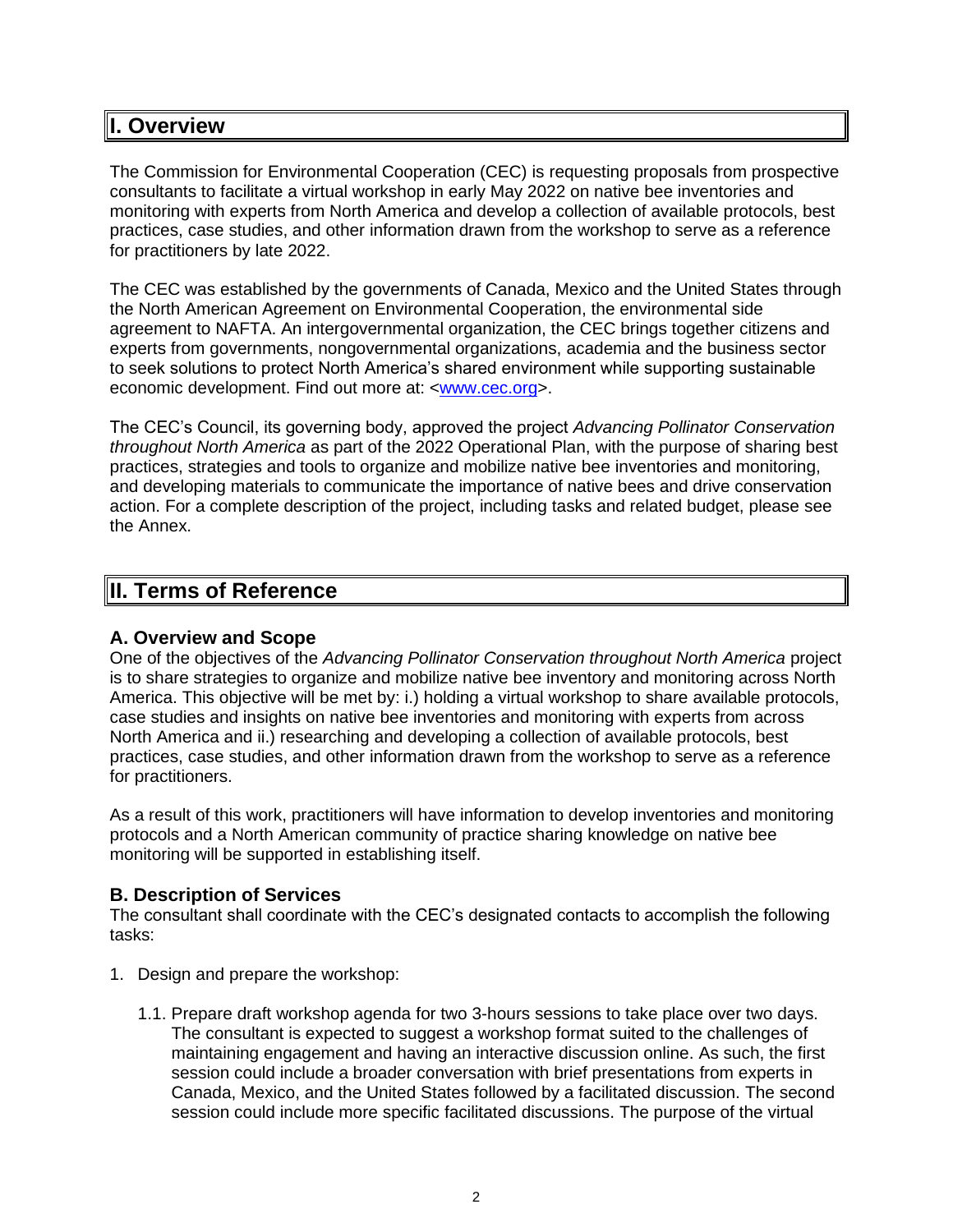workshop is to identify specific opportunities and priority areas for trinational work and help establish a community of practice to share knowledge on native bee inventories and monitoring across sectors and regions, to feed into a workshop report and collection of information that will serve as a reference for practitioners.

- 2. Facilitate the workshop:
	- 2.1. Facilitate progression through the agenda, manage discussions, summarize key points, gather input and feedback from participants in Canada, Mexico, and the United States, inviting them to share knowledge and information that will feed into reference material for practitioners. The workshop is expected to take place through two 3-hours sessions over two days in early May 2022, on dates determined with the CEC to accommodate participants. The consultant is expected to dedicate sufficient time to preparing the workshops, showing flexibility so as to be available on the chosen workshop dates and having access to a place of work with a reliable Internet connection for conducting the workshops.
- 3. Produce a summary workshop report:
	- 3.1. Prepare a draft workshop report, containing sufficient detail to accurately reflect the topics, ideas, and substance of the workshop discussion, compiling the key elements discussed and identifying specific opportunities and priority areas for trinational work. The draft report must be submitted to CEC staff and the Project Steering Committee for review and comments.
	- 3.2. Deliver a final workshop report, addressing feedback received from CEC staff and the Project Steering Committee, as appropriate, and including final versions of materials prepared by the consultant, all presentations and other material submitted by the workshop presenters and participants.
- 4. Research and develop a collection of available protocols, best practices, case studies, and other information drawn from the workshop on native bee inventories and monitoring to serve as a reference for practitioners:
	- 4.1. Research, compile and summarize information on the state of knowledge of native bee inventories and monitoring in North America, considering key taxonomic groups and regions. Material should include, but not be limited to:
		- 4.1.1. General overview
			- 4.1.1.1. Native bee inventories and monitoring
		- 4.1.2. Available protocols
			- 4.1.2.1. In Canada
			- 4.1.2.2. In Mexico
			- 4.1.2.3. In the United States
		- 4.1.3. Best practices
			- 4.1.3.1. For native bee inventories and monitoring in general
			- 4.1.3.2. For specific native bee species and/or groups
		- 4.1.4. Case studies
			- 4.1.4.1. In Canada
			- 4.1.4.2. In Mexico
			- 4.1.4.3. In the United States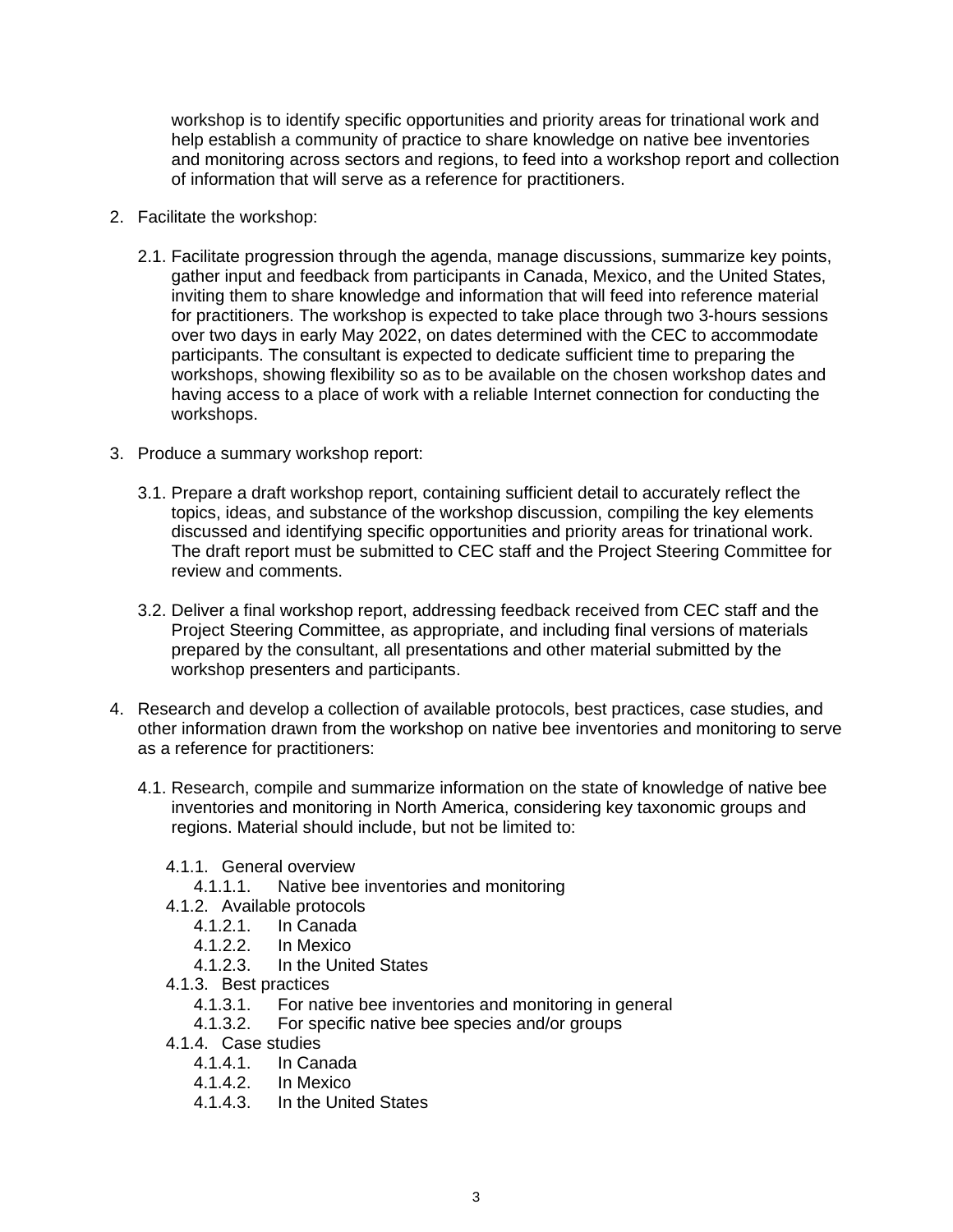- 4.1.5. Insights from the workshop
- 4.1.6. Knowledge gaps and information availability/deficiency
- 4.2. Deliver a draft document for review by CEC staff and the Project Steering Committee; address feedback received, as appropriate, in a final document.

#### **Deliverables**

- 1. A detailed workshop report.
- 2. A collection of available protocols, best practices, case studies, and other information on native bee inventories and monitoring, drawn from research and the workshop, to serve as a reference for practitioners.

#### **Meeting Arrangements**

The CEC will arrange remote conferencing services for the workshops, including simultaneous interpretation and translation of supporting materials. These costs will be borne by the CEC and should not be included in the budget breakdown submitted by the consultant.

#### **C. Periodic Reporting Requirements**

Throughout the project, the consultant will work in close collaboration with the CEC, the Project Steering Committee, and experts to gather information to support delivery of the work. The consultant may consult directly with government officials and other experts, as needed. However, the consultant shall report only to, and receive direction only from, the CEC designated staff.

The CEC Secretariat will forward draft deliverables to the project's Steering Committee and other experts (to be specified), for their review and comment.

The CEC Secretariat will arrange teleconferences with the consultant, the CEC designated staff, and other experts on an as-needed basis. The goal of these meetings will be to present the products and assess progress on the project. The consultant is expected to be available for these calls, at mutually agreed times. The consultant will inform the CEC of any potential problems and suggest solutions and actions that could be taken to facilitate the achievement of desired results. The consultant will work in his or her own offices.

| mid-April 2022        | Draft workshop agenda.                                                 |  |
|-----------------------|------------------------------------------------------------------------|--|
| early May 2022 (dates | Final workshop agenda, workshop material and facilitation of the       |  |
| TBD)                  | virtual workshop.                                                      |  |
| late May 2022 (no     | Detailed draft workshop report for review by the CEC and Project       |  |
| later than 2 weeks    | <b>Steering Committee.</b>                                             |  |
| after the workshop)   |                                                                        |  |
| late June 2022        | Detailed final workshop report, addressing feedback received from      |  |
|                       | the CEC and Project Steering Committee.                                |  |
| October 2022          | Draft collection of available protocols, best practices, case studies, |  |
|                       | and the information drawn from the workshop on native bee              |  |
|                       | inventories and monitoring for review by the CEC and Project           |  |
|                       | <b>Steering Committee.</b>                                             |  |
| December 2022         | Final collection of available protocols, best practices, case studies, |  |
|                       | and the information drawn from the workshop on native bee              |  |
|                       | inventories and monitoring, addressing feedback received from the      |  |

#### **Provisional timeline of expected deliverables**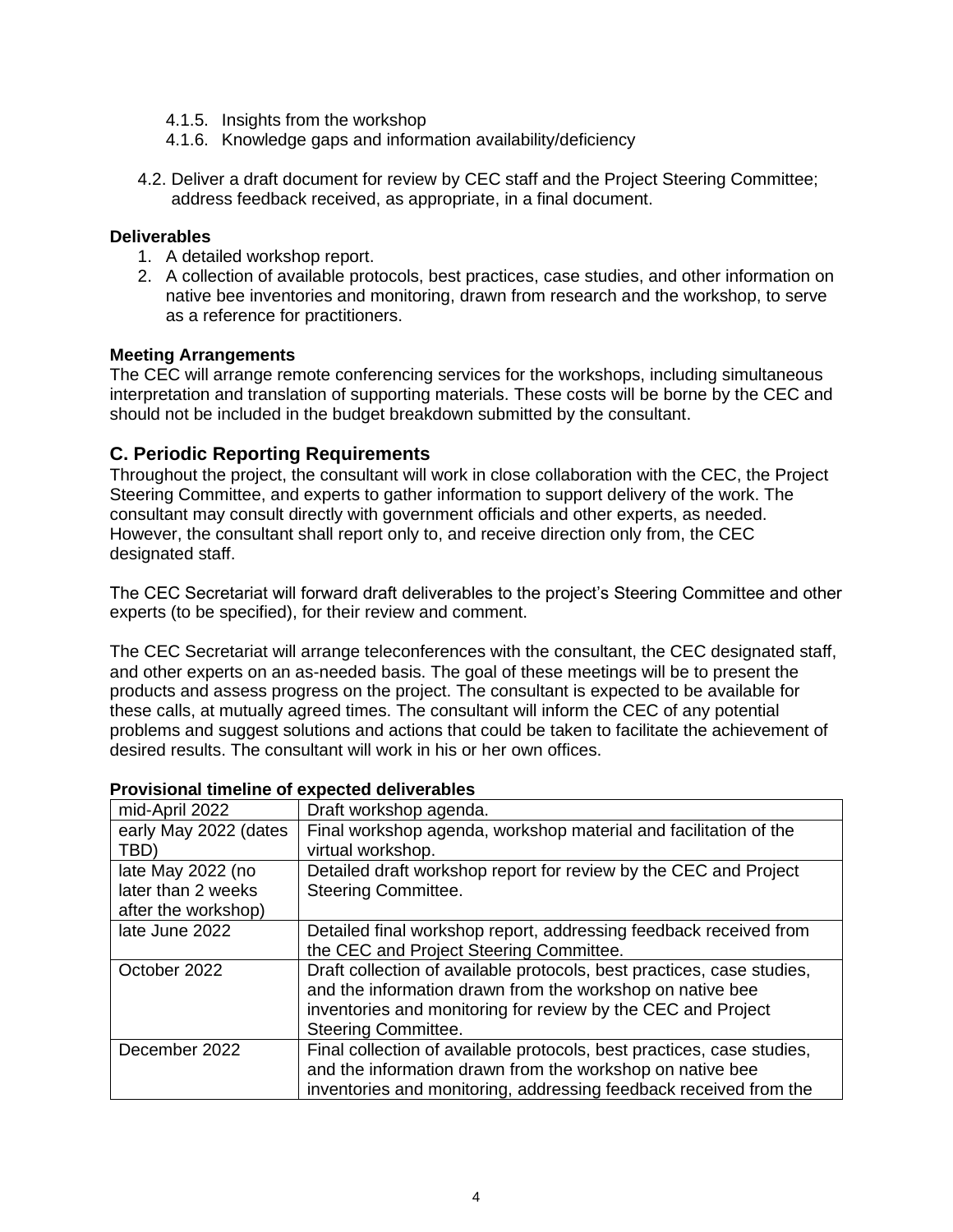| CEC and Project Steering Committee, to serve as a reference for |
|-----------------------------------------------------------------|
| practitioners.                                                  |

#### **D. Quality of Deliverables**

The consultant is responsible for providing deliverables of **publishable quality** (i.e., copy-edited prior to submission) in English and, when applicable, for the technical editing of the materials. The consultant will submit to the CEC Secretariat all written material (including complete drafts and final reports) in Microsoft Word, following the format of the CEC's *[Report Template](http://www.cec.org/cec_document_template_2015-rev/)* when applicable and adhering to the precepts of the *[Guidelines for CEC Documents and Information](http://www.cec.org/guidelines-for-cec-documents/)  [Products](http://www.cec.org/guidelines-for-cec-documents/)*, as supplemented by the CEC's English *[Style Guide](http://www.cec.org/18873_style-guide/)*. Supporting documents for tables, figures and maps will be submitted with the report in their original file format (e.g., Excel or ArcGIS). Note that all amounts shall be presented in metric units. The CEC Secretariat will be responsible, when applicable, for translation, printing, publication and distribution of products from this activity.

Upon delivery by the consultant of a final version of the report or other written materials under the project, the CEC reserves the right to a 15-business day period to review the document(s), notify the consultant of any potential issues or errors, and return the document(s) to the consultant for appropriate corrections, at no extra cost. In all cases, contract payments will be withheld if products submitted to the CEC fail to fulfill the quality and formatting requirements specified above. In the event that the consultant neglects to make the required corrections or if, following corrections, a deliverable remains unsatisfactory, the document shall be edited or revised by a third party designated by the Secretariat, the cost of which shall be deducted from the consultant's fees at a rate of C\$60 per hour.

## **E. Plagiarism**

Plagiarism is the act of conveying someone else's original expression or creative ideas as one's own and can be a violation of copyright law. Neither intentional nor unintentional plagiarism is acceptable to the CEC. The consultant must follow good scholarly methodology in preparing reports and deliverables under the contract, including systematic referencing in footnotes or insentence references, for any secondary sources, quotations, data, etc., that do not originate with the author. Sources for tables and figures reproduced from other literature must be given in a "Source" attribution immediately below the table or figure. Failure to properly reference the source of such borrowed material constitutes plagiarism and will be considered a breach of contract. For further information, see [Guidelines for CEC Documents and Information Products.](http://www.cec.org/wp-content/uploads/guidelines-for-cec-documents.pdf) In addition, for every written deliverable submitted, the Consultant must use iThenticate software, or an equivalent software approved by the Commission, to validate the written product in question and must forward the plagiarism review results to the CEC at the time of document submission. Contract payments will be retained if products do not fulfil these requirements.

## **III. Requirements and Proposal Evaluation**

### **A. Mandatory Requirements**

*To be eligible for further consideration, all consultants must fulfill the following basic requirements.*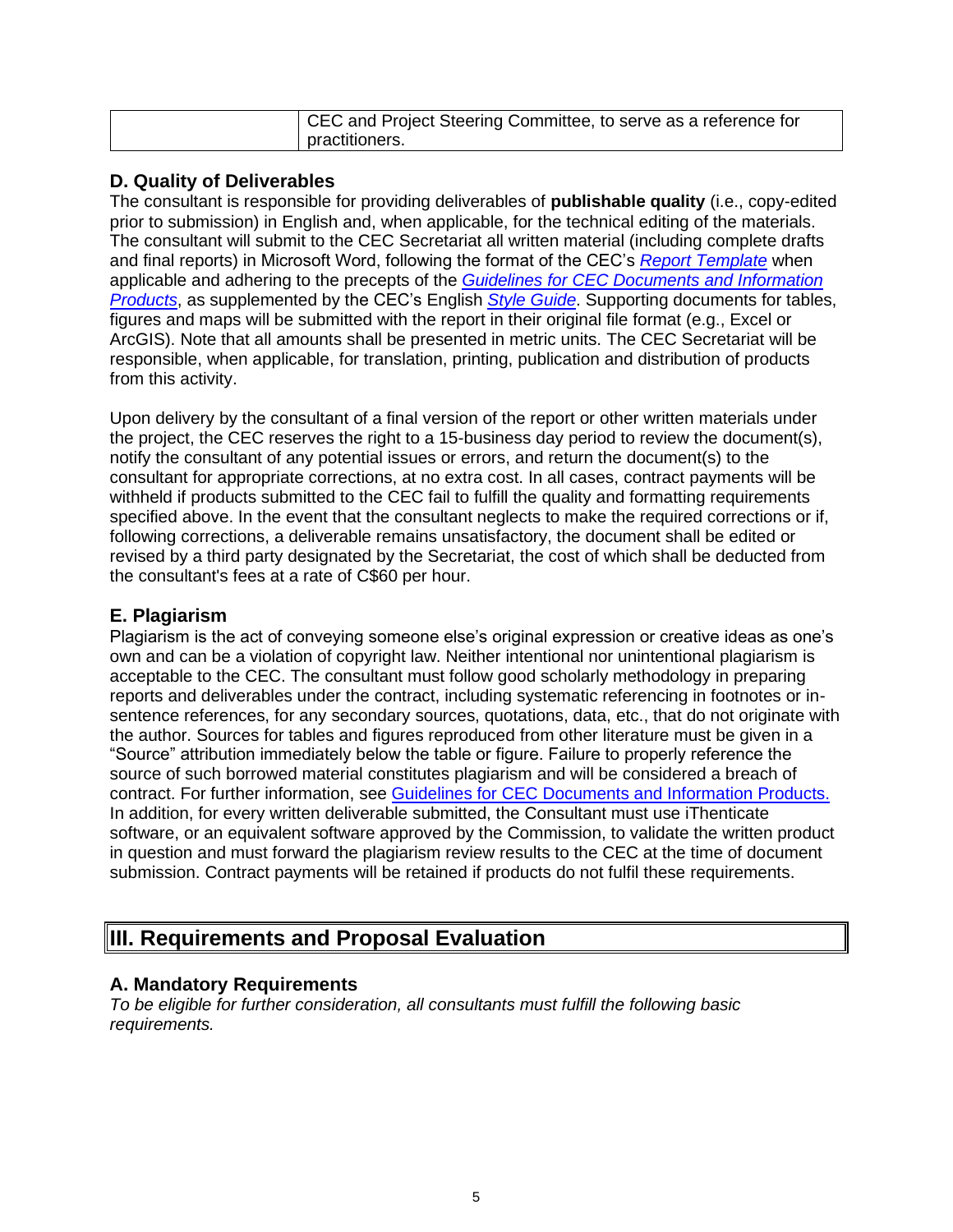#### **1. In-country Ability**

The consultant, as well as all their personnel and subconsultants, must reside and be authorized to work legally in Canada, Mexico or the United States of America. If travel is required, the consultant must possess valid documentation to travel within these countries.

#### **2. Key Personnel**

For the purposes of this RFP, the term "consultant" may refer to either a group or company or a single individual.

If a proposal is submitted by a consortium of individuals or institutions, a "lead" consultant should be designated to take responsibility for ensuring overall coordination, the coherence of activity outputs, and the integration of information and ideas.

#### **3. Qualifications Required**

The consultant must possess competence and experience in:

- Preparing and facilitating expert meetings, including facilitating opportunities for interdisciplinary exchange and knowledge sharing
- Summarizing discussions, compiling priorities and recommendations, and identifying knowledge gaps
- Researching and compiling information
- Pollinator monitoring in North America
- Working effectively and with appropriate consideration to social and cultural differences across Canada, Mexico, and the United States

The consultant must be fluent in both written and spoken English; proficiency in Spanish and/or French is desirable.

#### **4. Proposal Submission**

It is the intention of the CEC Secretariat to include the **Terms of Reference** (**Section II** of this document) in the contract negotiated with the successful applicant. Therefore, prospective consultants should refer to these for more detailed information on the project and the services to be provided. Prospective consultants are requested not to reiterate the Terms of Reference in their submissions but are invited to suggest modifications to enhance the proposal.

Proposals must include the following:

- A brief statement of interest and intent. This statement should be based upon and serve to demonstrate the consultant's experience and subject knowledge. The statement should address desired results; guidelines (parameters within which results are to be accomplished); resources (human, financial, technical, or organizational support available to help accomplish the results); and other aspects deemed applicable by the consultant. The purpose of this statement is to demonstrate not only the consultant's general and specific familiarity with the subject area, but also to highlight writing skills;
- A general work plan for carrying out this project;
- Proposed methodology;
- Suggested modifications to the Terms of Reference, and the reasons for such modifications;
- Resumes of the key personnel involved in the project;
- Detailed cost breakdown, including number of person/days of key and other personnel, direct and indirect costs, travel costs and applicable taxes;
- Description of relevant experience and any other relevant information;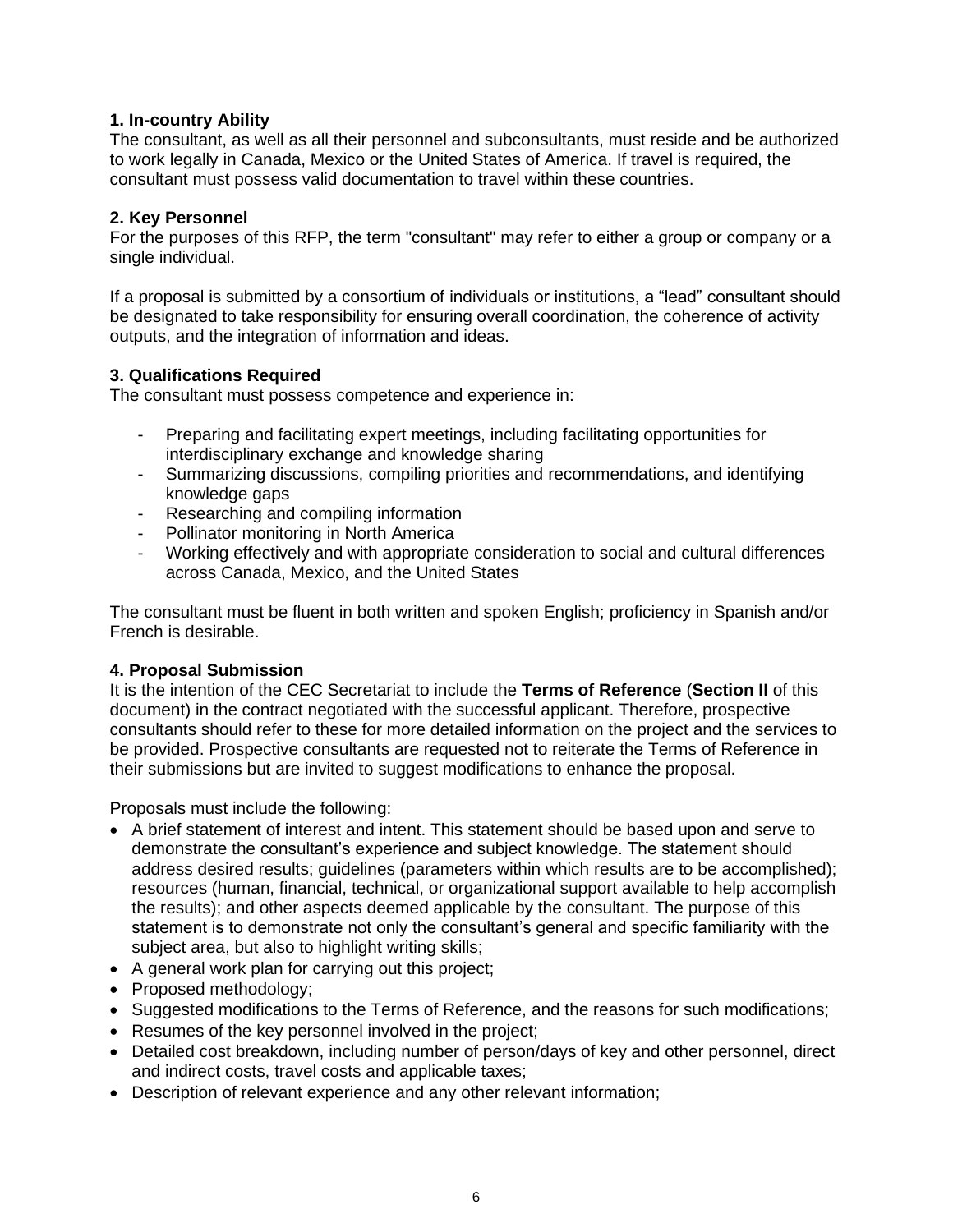- Two samples of previous work;
- Two letters of recommendation from previous assignments; and
- List of no less than three references.

#### **B. Other Information to be Provided**

Potential consultants are encouraged to submit any additional information that they believe will assist the CEC Secretariat in the evaluation of their proposal. However, the proposal should not exceed six (6) pages, exclusive of applicant resumes, samples of previous work or corporate brochures.

#### **C. Type of Contract to be Used for These Services**

The CEC Secretariat intends to use its milestone-based contract for these services. A sample is available upon request. If the contract is negotiated with a consortium, the CEC will offer the consultants the option to have separate contracts between each consultant and the CEC.

All work within the contract must be completed by 31 December 2022.

#### **D. Selection Procedure**

The consultant deemed best qualified will be selected on the basis of a competitive process, in accordance with sections 2.5-2.7 of the *[CEC Consultant Services Procurement Manual](http://www.cec.org/wp-content/uploads/18890_consultant_services_procurement_manual.pdf)*.

Proposals that the CEC Secretariat determines to be complete will be evaluated according to the procedure described below. Prospective consultants who submit proposals determined by the CEC Secretariat to be incomplete will be so notified in writing.

Each complete proposal that is submitted will be evaluated by the CEC Secretariat according to the following criteria, with a point rating assigned for each:

| <b>Evaluation Criteria</b>                                      | Maximum<br><b>Point Rating</b> |
|-----------------------------------------------------------------|--------------------------------|
| Experience, qualifications and competency of key personnel      | 40                             |
| Understanding of project requirements and adequacy of work plan | 30                             |
| Suitability of the proposed approach                            | 10                             |
| Adequacy of budget                                              | 10                             |
| Writing ability                                                 | 10                             |
| Total                                                           | 100                            |

A minimum score of 80 will be required for the prospective consultant's proposal to be eligible for further consideration. Cost efficiency will be taken into account in the evaluation.

Proposals in response to this request will be evaluated by the CEC designated staff and technical reviewers, who will form an Evaluation Committee. Each member of the Evaluation Committee will receive a copy of the proposals and will be asked to rate each proposal using the evaluation criteria and its maximum point ratings given above.

The CEC designated staff will arrange for a conference call/meeting among the members of the Evaluation Committee to discuss the ratings, arrive at final scores, and, subsequently, a ranking of all proposals. The strengths and weaknesses of each proposal, in terms of the evaluation criteria, will be noted and summarized. Once the selection has been made, each prospective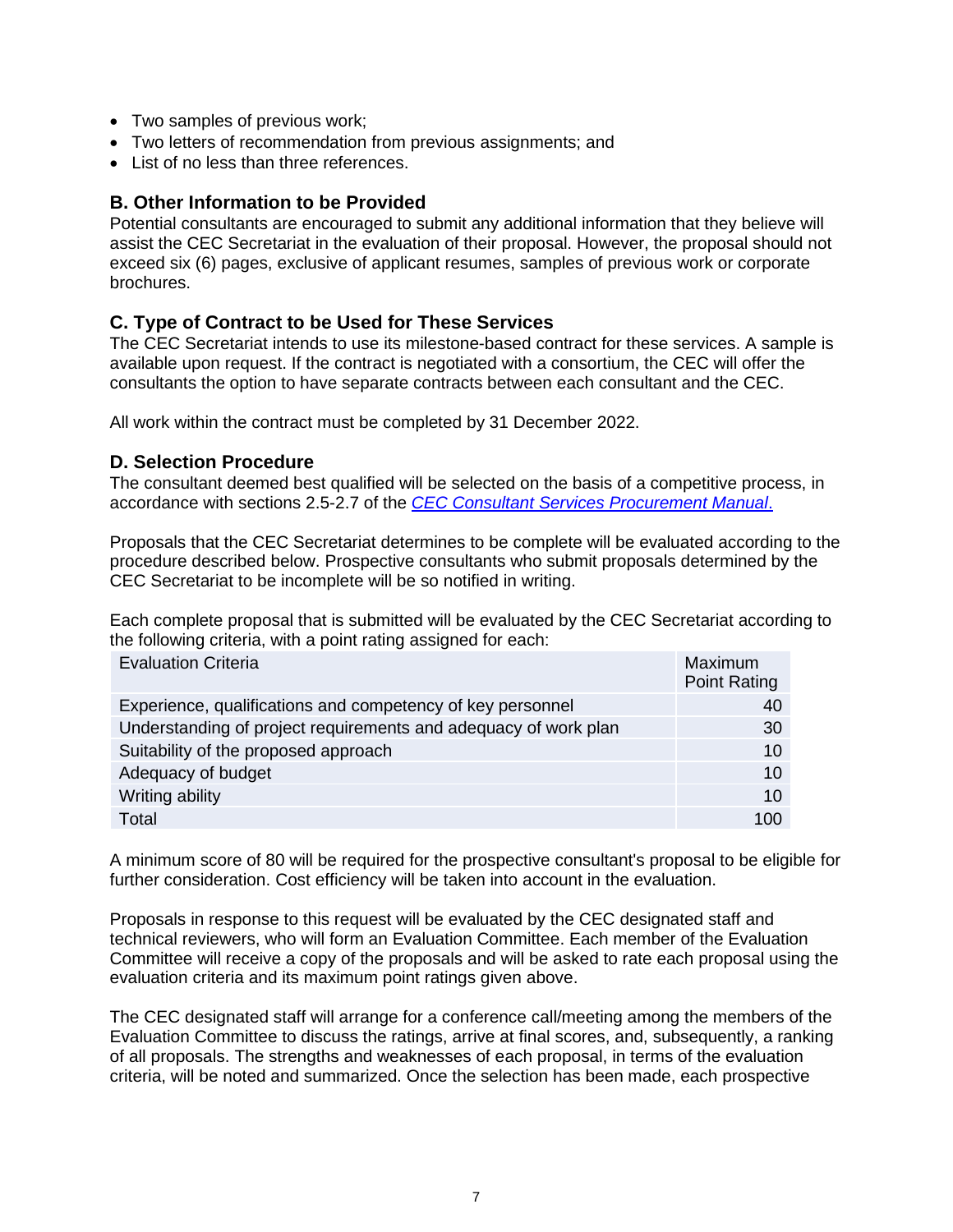consultant will be provided with their score—if requested—along with their comparative ranking. However, neither the evaluations nor the scores of other bidders will be provided.

### **E. Estimated Level of Resources Required**

The budget for this activity is not expected to exceed twenty-six thousand Canadian dollars (C\$26,000) including professional fees and expenses. Reimbursable expenses are detailed in the CEC standard contract, available upon request; in addition, the cost of using iThenticate or other approved software to detect plagiarism (US\$50) should also be considered.

For universities and nongovernmental organizations, note that the CEC accepts that overhead be charged for administration and other indirect costs up to 15% of the total value of the contract.

If the proposal were presented by a consultant established in Mexico, the applicable valueadded tax will be 0%, in accordance with Article 29, section IV, paragraph a) of Mexico's VAT Act, as these are technical services that were engaged from abroad.

If a currency other than Canadian dollars is used, the consultant should indicate the total cost of the professional services in Canadian dollars as well as the currency of choice, for comparison purposes.

#### **F. Basis of Payment Required**

The consultant will be paid by milestone.

Payment shall be made only for *bona fide* consultant fees and legitimate expenses incurred in accordance with the contract for professional services, and only upon receipt and documented acceptance by the Secretariat of statement(s) of account/invoice(s) from the consultant. Settlement of invoices that are acceptable for payment will normally be made 30 days from the date of receipt by the Commission.

### **G. Conflict of Interest**

"Conflict of interest" means, but is not limited to, a situation where a consultant's personal interest is sufficiently connected with professional duties under the contract, such that it results in a reasonable apprehension that said personal interest may influence the exercise of professional responsibilities under the contract. For example, a direct conflict of interest exists when the consultant is also a CEC government official or is related to or closely affiliated with a CEC government official, CEC staff member or third party involved with the performance of the services.

The consultant will inform the CEC Secretariat of any circumstance that existed prior to the execution of this contract, or that could manifest during the performance of this contract, which could constitute a conflict of interest. The consultant will complete and sign, on behalf of all his or her personnel, the attached *Declaration of Acceptance and Impartiality and Independence* (see Annex). The Consultant will also take note of the *[CEC Consultant Services Procurement](http://www.cec.org/wp-content/uploads/18890_consultant_services_procurement_manual.pdf)  [Manual](http://www.cec.org/wp-content/uploads/18890_consultant_services_procurement_manual.pdf)*.

#### **H. Deadlines for Proposal Submission and Decision**

The proposal, including all relevant attachments, must be received by the CEC Secretariat offices by **17:00 EST on 5 April 2022**. Proposals submitted after this deadline will not be considered.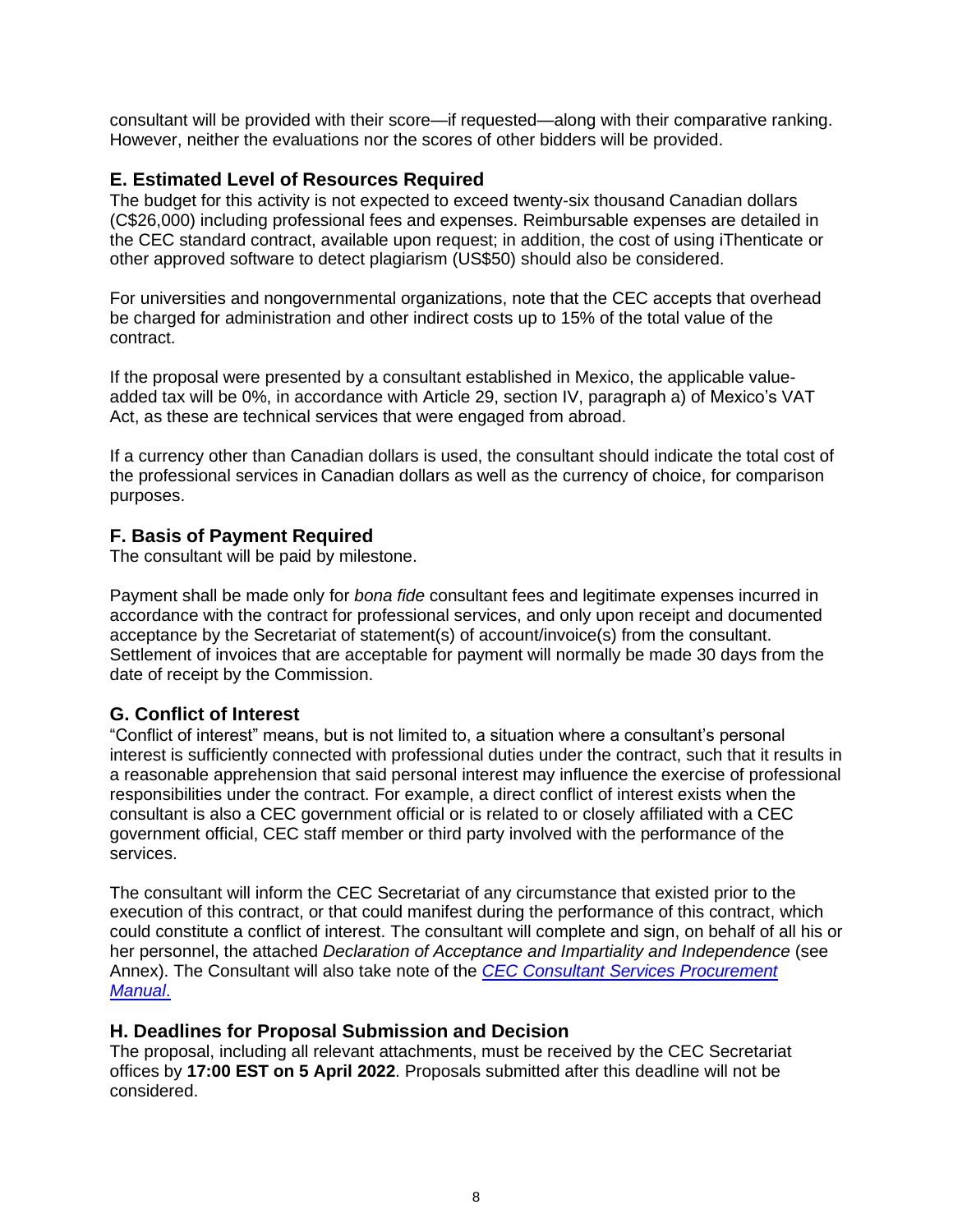**Proposals must be submitted via e-mail to aasselin@cec.org.** Proposal format may be in Microsoft Word or Adobe PDF format. Once the proposal has been submitted electronically, the CEC will confirm receipt within three business days. If receipt is not confirmed by e-mail within this time, **applicants must contact the CEC**. The contact person is:

Antoine Asselin-Nguyen Project Lead, Ecosystems Unit Commission for Environmental Cooperation 700 de la Gauchetière St. West, Suite 1620 Montreal, QC, Canada H3B 5M2 Tel: 514-350-4300; Fax: 514-350-4314

The CEC Secretariat intends to select the consultant and notify the applicants within a reasonable period of time following the proposal submission deadline.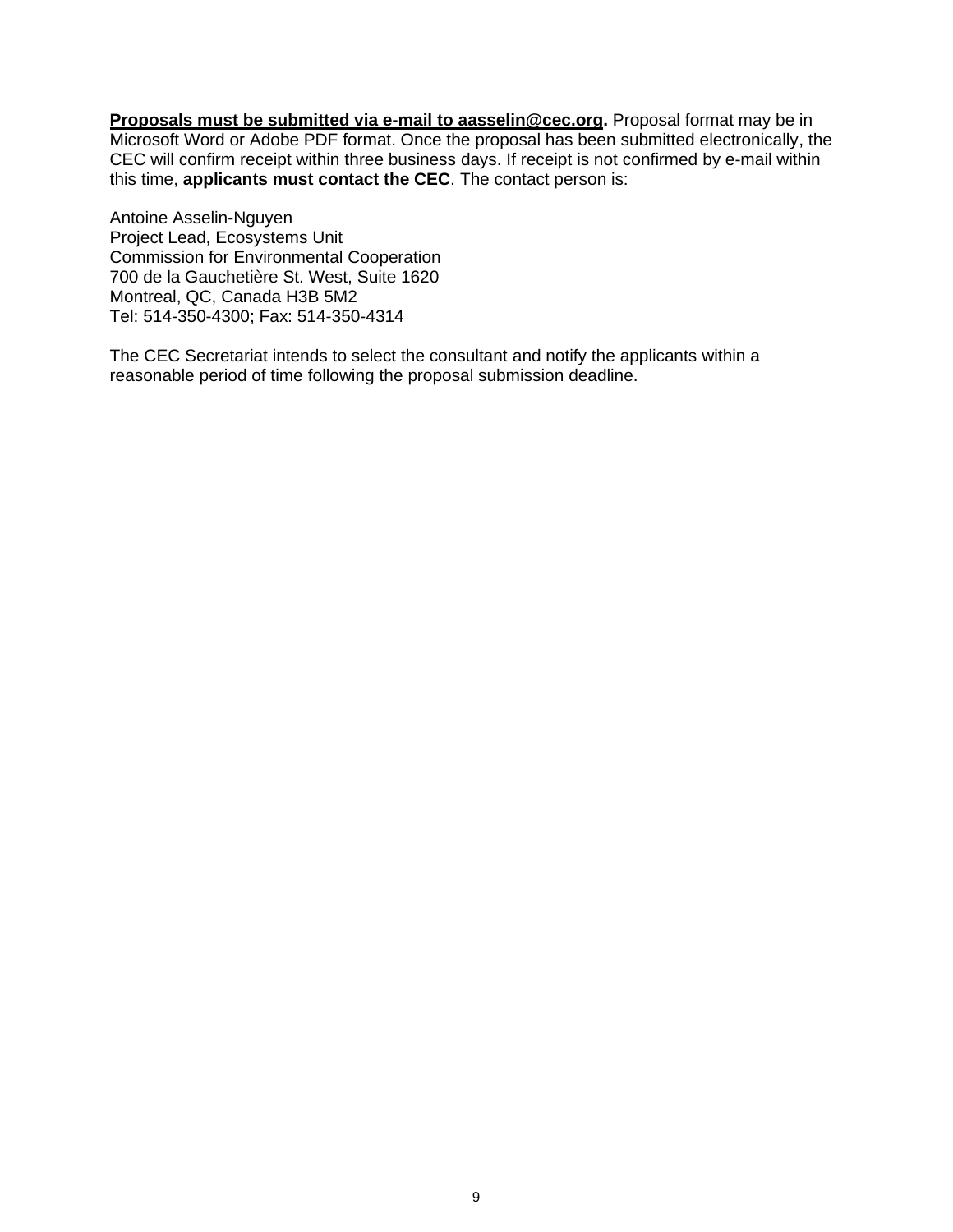**ANNEX 1** (see also Schedule D in CEC standard contract)

## **CONSULTANT'S DECLARATION OF ACCEPTANCE AND IMPARTIALITY AND INDEPENDENCE FOR CONTRACT**

I, the undersigned,

Last Name: \_\_\_\_\_\_\_\_\_\_\_\_\_\_\_\_\_\_\_\_\_\_\_\_\_ First Name: \_\_\_\_\_\_\_\_\_\_\_\_\_\_\_\_\_\_\_\_\_\_\_\_\_

#### **ACCEPTANCE**

hereby declare that I accept to serve as consultant in the subject contract.

#### **IMPARTIALITY AND INDEPENDENCE**

(*If you accept to serve as a consultant, please check one of the two following boxes. The choice of which box to check will be determined after you have taken into account, inter alia, whether there*  exists any past or present relationship, direct or indirect, with any of the Parties to the Environmental Cooperation Agreement (ECA) *or their Commission for Environmental Cooperation ("CEC") representatives, Secretariat staff, and/or third parties involved in the performance of this contract, whether financial, professional, familial, or of another kind and whether the nature of any such relationship is such that disclosure is called for pursuant to the criteria set out below. Any doubt should be resolved in favor of disclosure.*)

❑ **I am impartial and independent** with respect to the ECA Parties and their CEC representatives, CEC Secretariat staff, and third parties involved in the performance of this contract, and intend to remain so; to the best of my knowledge, there are no facts or circumstances, past or present that need be disclosed because they are likely to give rise to justifiable doubts as to my impartiality or independence, and that may constitute a conflict of interest.

*OR*

❑ **I am impartial and independent** with respect to the ECA Parties and their CEC representatives, Secretariat staff, and/or third parties involved in the performance of this contract, and intend to remain so; **however**, I wish to call your attention to the following facts or circumstances which I hereafter disclose because they might be of such a nature as to give rise to justifiable doubts as to my impartiality or independence, and that may constitute a conflict of interest. Where facts or circumstances exist that might give rise to the latter such doubts, I may set out measures I intend to take to mitigate or eliminate any doubts regarding my impartiality and independence, and/or a possible conflict of interest. (Use separate sheet and attach.)

Date: \_\_\_\_\_\_\_\_\_\_\_\_\_\_\_\_\_\_\_\_\_\_\_\_\_ Signature: \_\_\_\_\_\_\_\_\_\_\_\_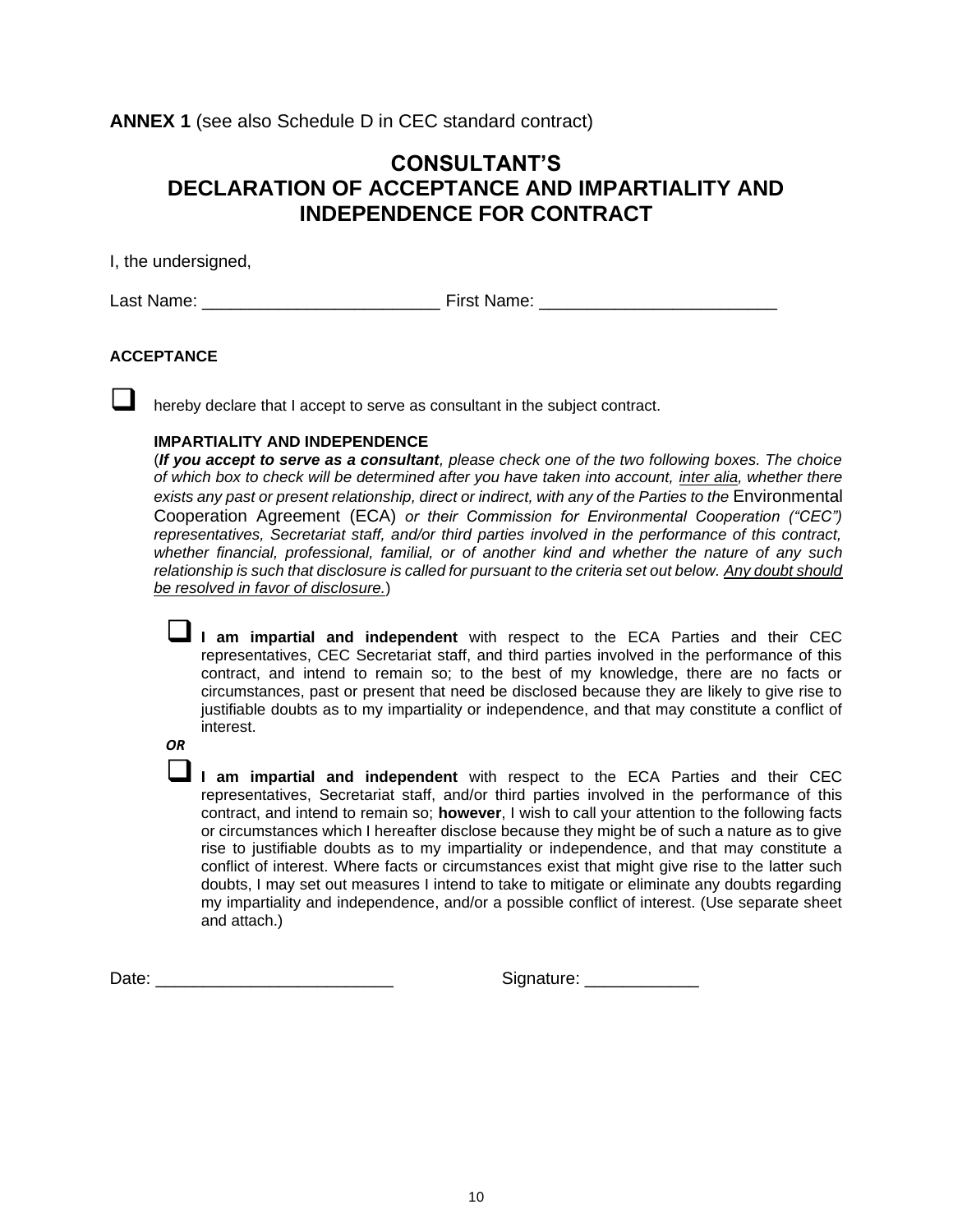## **ANNEX 2**

## **PROJECT NAME: Advancing Pollinator Conservation throughout North America**

**1. Project duration:** from January 2022 to December 2023 (24 months)

## **2. Budget): C\$497,000**

**3. Short statement of the issue(s) under this topic, need/gap identified; the project objective(s) and activities to address the issue; and expected outcomes and benefits/beneficiaries:**

Pollinators support the reproduction of 80% of wild vascular plants and 75% of crop species, and as such are crucial to food security, human well-being, and natural ecosystems. The number of pollinators has declined worldwide due to habitat loss and degradation, intensive agricultural management, pathogens, invasive species, climate change, and excessive use of agrochemicals, including pesticides. This decline requires urgent conservation actions and the engagement of stakeholders in different sectors.

Recognizing the urgency to act together for pollinator conservation, Canada, Mexico, and the United States established foundations for regional collaboration on pollinator conservation through an initial project. Over two years, the project held targeted workshops and supported a literature review to inform the drafting of a first North American Pollinator Framework. Envisioned as a base on which to develop concrete actions in support of regional collaboration, the Framework includes a state of knowledge on pollinators in North America, recommendations for integrating human dimensions in conservation efforts, and priorities for collaborative action. The framework highlights the need for long-term, harmonized monitoring data to design and implement effective pollinator conservation strategies.

Building on this foundation and the lessons learned from trinational collaboration on monarch conservation, as well as ongoing national efforts on pollinator conservation (including Mexico's National Strategy on Pollinators and its implementation plan, and Canadian and US efforts to strengthen national and international coordination), the three countries can now identify a path forward for collaboration. By sharing best practices and strategies to organize and mobilize native bee inventory and monitoring, this project will lay the foundations for more robust and standardized data repositories to inform conservation actions across the continent. In addition, the project will develop tools and communication materials to raise awareness about native bees and their importance, and to drive action through citizen science and community involvement.

**4. Select the strategic pillar(s) from the 2021-2025 Strategic Plan that the project addresses:**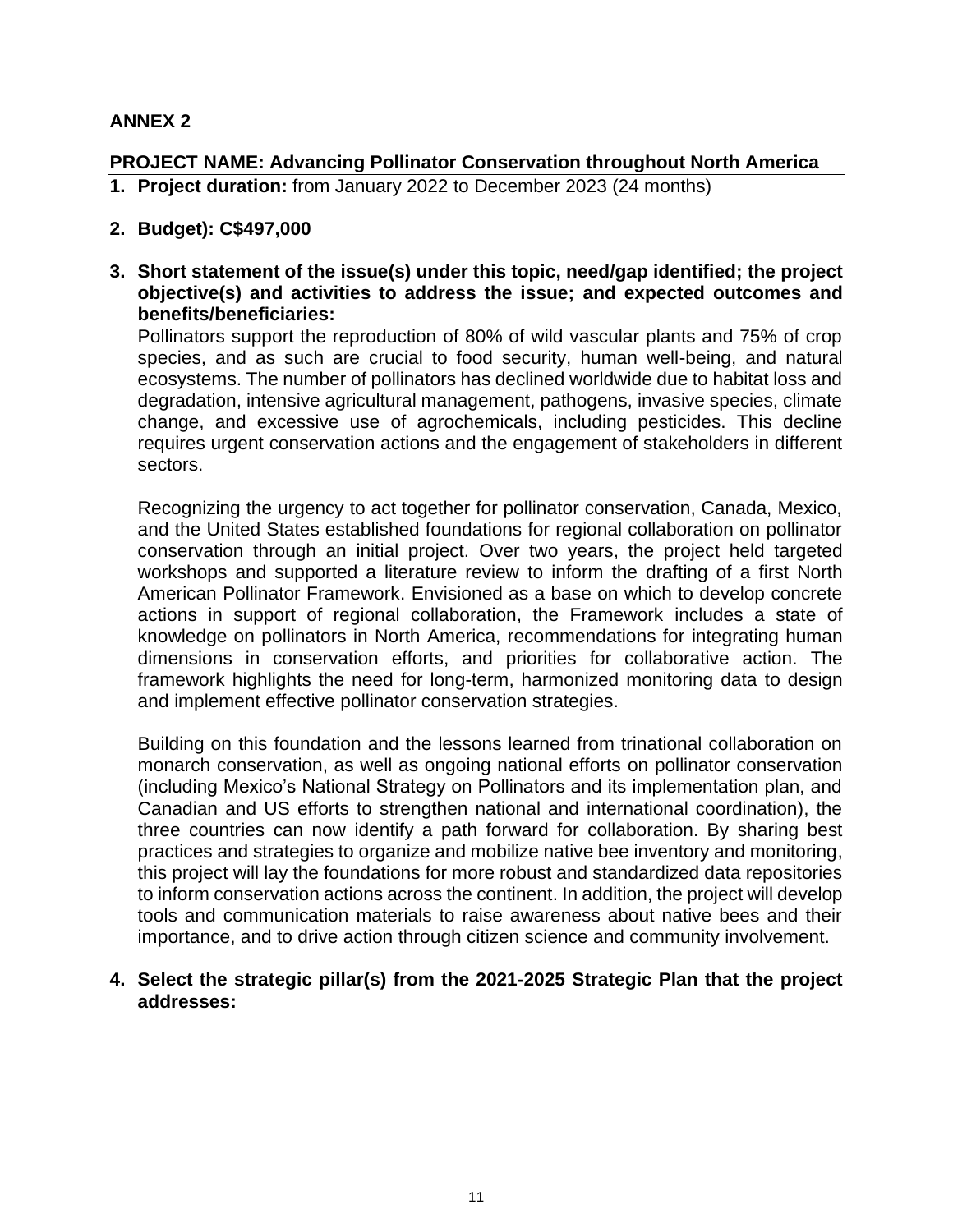| $\Box$ Clean Air, Land and Water |  |  |  |  |
|----------------------------------|--|--|--|--|
|----------------------------------|--|--|--|--|

 $\Box$  Preventing and Reducing Pollution in the Marine Environment

Circular Economy and Sustainable Materials Management

 $\boxtimes$  Shared Ecosystems and Species

- $\boxtimes$  Resilient Economies and Communities
- □ Effective Enforcement of Environmental Laws
- **5. Describe how the project uses strategic cross-cutting approaches in its implementation: Innovative and Effective Solutions and/or Diverse and Inclusive Stakeholder Engagement and Public Participation (including gender and diversity effects and opportunities, and youth):**

The project incorporates new and emerging tools to address the lack and disparity of data that creates challenges for pollinator conservation. These tools harness the data available to better target resources for increased conservation returns. The project also involves a community engagement and communications component that will identify opportunities for action and stewardship to educate and work with stakeholders who might not be aware of the important role native bees play in their environment, their livelihoods, and their wellbeing.

**6. Explain how the project can achieve more impact through trinational cooperation:**

Pollinators are of critical importance for food security and other ecosystem services, and each country in North America has initiatives in place to counter pollinator decline. Following on the example of the CEC's successful model of collaborative work on monarch conservation, the project will be a first step in implementing the recommendations of the North American Pollinator Conservation Framework, beginning with filling crucial knowledge and information gaps that are best addressed through collaborative action. Given the challenges associated with data collection and monitoring pollinators across the three countries, there is an opportunity to leverage existing national efforts to share knowledge and develop innovative tools to better target conservation actions. The project will also promote the exchange of lessons learned associated with the development of monitoring protocols and citizen science on native bee conservation.

**7. Describe how the project complements or avoids duplication with other national or international work:**

While there are various local and national efforts to support the conservation of pollinators in Canada, Mexico, and the United States, trinational collaboration has been limited to date, with the exception of efforts exclusively focused on the monarch butterfly. The previous project initiated the process of building inclusive North American collaboration on pollinator conservation, and this project will build upon the strategies and knowledge gaps identified by stakeholders to support and link local and regional efforts.

**8. Describe how the project engages traditional ecological knowledge (TEK) experts or Tribal/First Nations/Indigenous communities, if applicable:**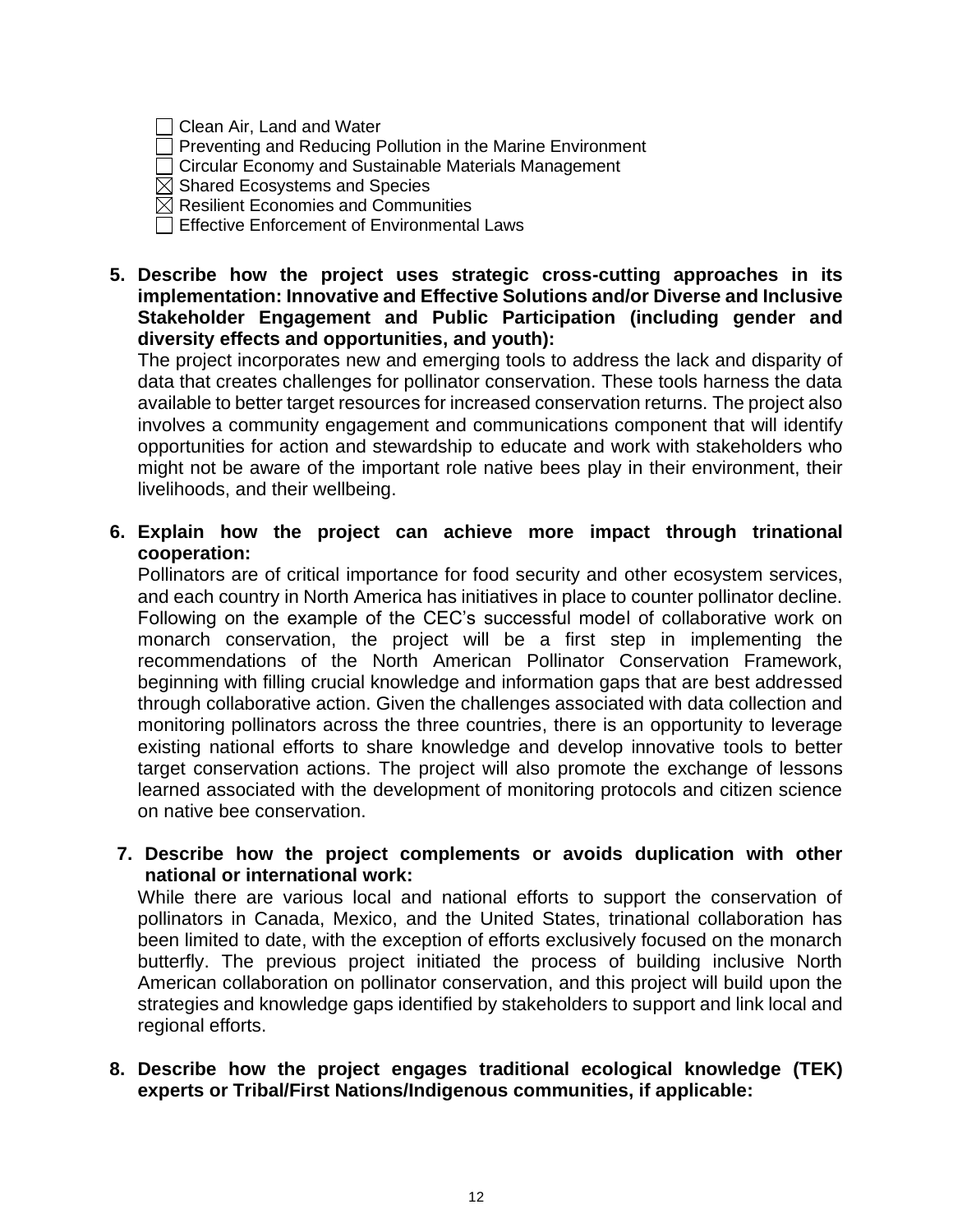Across North America, there is a diverse collection of traditional ecological knowledge on pollinators, particularly as to how they relate to food production. In Mexico, Mayan people have an extensive ancestral knowledge on native bee management that could be included in this project. Indigenous and local communities will be engaged as applicable under the project's scope and timeline.

- **9. Describe how the project engages new audiences or partners, if applicable:** The project will engage the general public through accessible and inclusive communications tools to raise awareness about the environmental, social, and economic benefits of native bees for communities, food production, and natural ecosystem functioning, and to spur action at the community level.
- **10. Identify the designated partner agencies or organizations committed to implementing this project, as well as other organizations that could be involved, or benefit from it, including through outreach efforts, collaborations or partnerships (e.g., federal agencies, other levels of government, academia, NGOs, the private sector, civil society, and youth):**

| Lead agencies or organizations                               | <b>Country</b>       |
|--------------------------------------------------------------|----------------------|
| Environment and Climate Change Canada, Agriculture and Agri- | Canada               |
| Food Canada, Parks Canada                                    |                      |
| Conabio, Semarnat, , Conanp, Sader                           | Mexico               |
| USFWS, USGS, US Dept of Agriculture                          | <b>United States</b> |
| Other organizations/individuals                              | <b>Country</b>       |
| <b>NGOs</b>                                                  | Mexico,<br>Canada,   |
|                                                              | <b>United States</b> |
| Provincial and State agencies                                | Mexico,<br>Canada,   |
|                                                              | <b>United States</b> |
| Local/ municipal/ regional authorities                       | Mexico,<br>Canada,   |
|                                                              | <b>United States</b> |
| Community partners                                           | Mexico,<br>Canada,   |
|                                                              | <b>United States</b> |
| Academic experts                                             | Mexico,<br>Canada,   |
|                                                              | <b>United States</b> |

**11. In the following table, describe: the project objective(s) and the activities and subtasks planned to achieve the objective(s); the corresponding outputs, expected results and how they will be measured (performance measures); baselines (if known) and targets by end of the project; and the timeline and budget:**

| <b>OBJECTIVE 1</b>                              | Share strategies to organize and mobilize native bee inventory and<br>monitoring across North America                      |  |
|-------------------------------------------------|----------------------------------------------------------------------------------------------------------------------------|--|
| <b>Activity 1</b><br><b>Budget</b><br>C\$60,000 | Share best practices for native bee inventories and monitoring<br>through an emerging North American community of practice |  |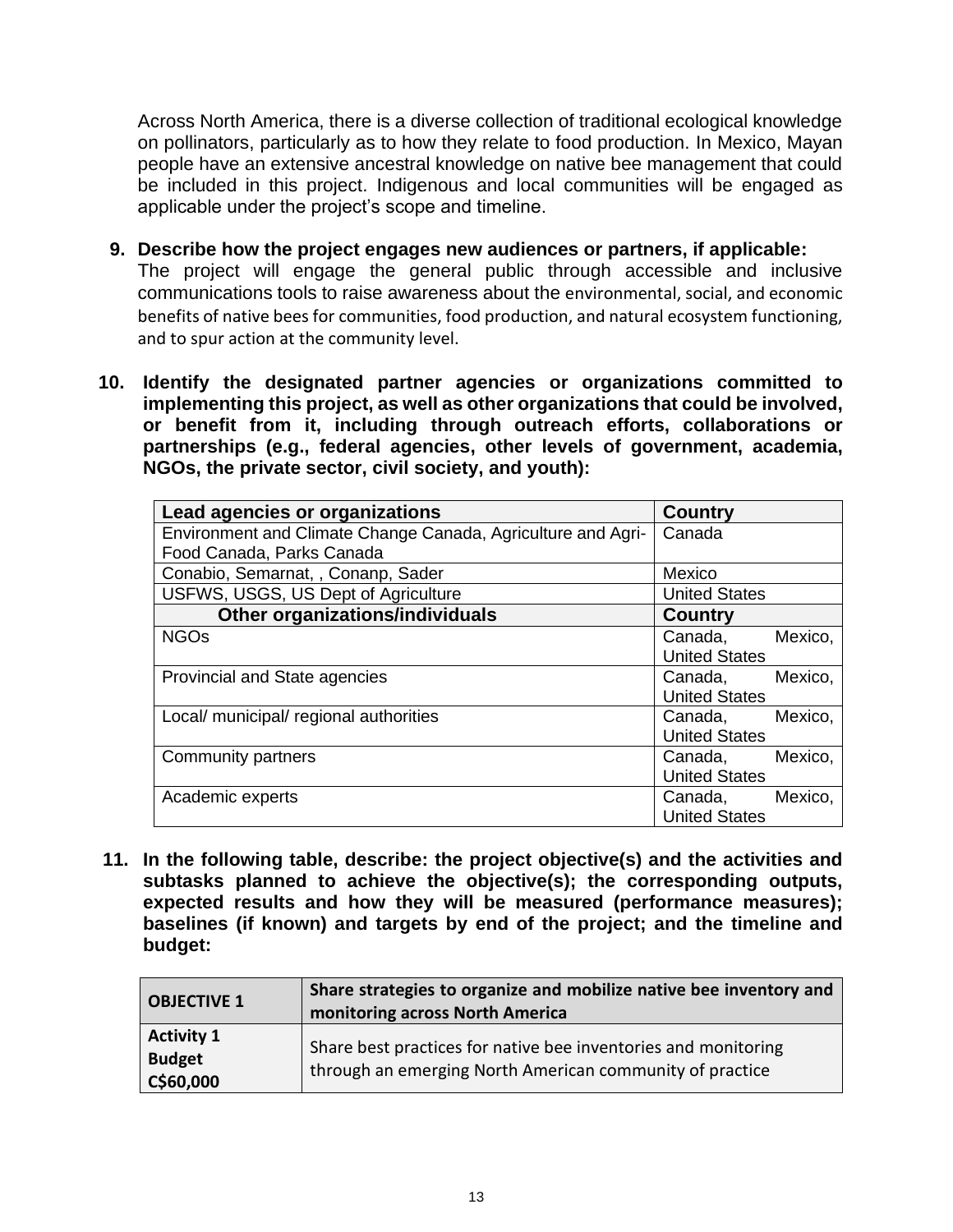|                          | Virtual workshop on native bee inventories and monitoring with<br>$\overline{\phantom{0}}$                               |             |  |
|--------------------------|--------------------------------------------------------------------------------------------------------------------------|-------------|--|
| Output(s)                | experts from North America                                                                                               |             |  |
|                          | Workshop report, including case studies, protocols, and/or best<br>$\overline{\phantom{0}}$                              |             |  |
|                          | practices for native bee monitoring                                                                                      |             |  |
| <b>Expected</b>          | Information to develop inventories and monitoring protocols<br>$\blacksquare$                                            |             |  |
| results,                 | is available to practitioners                                                                                            |             |  |
| performance              | Community of practice is established to share knowledge on<br>$\qquad \qquad \blacksquare$                               |             |  |
| measures                 | native bee monitoring                                                                                                    |             |  |
| <b>Baseline (current</b> | Strategies and methodologies for native bee inventories and<br>$\blacksquare$                                            |             |  |
| status), if known        | monitoring exist in some parts of North America                                                                          |             |  |
| <b>Target (by</b>        | A workshop report including case studies, protocols, and/or best<br>$\overline{a}$                                       |             |  |
| project end)             | practices on native bee inventories and monitoring is published                                                          |             |  |
|                          | Hold a virtual workshop to share case studies,                                                                           |             |  |
| Subtask 1.1              | available protocols, and insights on native bee                                                                          | mid 2022    |  |
|                          | inventories and monitoring with experts from<br>across North America                                                     |             |  |
|                          | Develop a collection of case studies, available                                                                          |             |  |
|                          | protocols, best practices, and the information                                                                           | late 2022 - |  |
| Subtask 1.2              | drawn from the workshop to serve as a reference                                                                          | early 2023  |  |
|                          | for practitioners                                                                                                        |             |  |
| <b>Activity 2</b>        |                                                                                                                          |             |  |
| <b>Budget</b>            | Develop strategies and tools to organize and prioritize native bee                                                       |             |  |
| C\$247,000               | inventories and monitoring in Canada, Mexico, and the United States                                                      |             |  |
|                          | Workshop on geospatial decision-making tools with experts from<br>$\qquad \qquad \blacksquare$                           |             |  |
|                          | <b>North America</b>                                                                                                     |             |  |
|                          | Geospatial decision-making tools, such as the National Bee<br>$\overline{\phantom{0}}$                                   |             |  |
| Output(s)                | Distribution Tool, updated and customized to meet North                                                                  |             |  |
|                          | American needs                                                                                                           |             |  |
|                          | Geospatial priorities for native bee inventories and monitoring                                                          |             |  |
|                          | mapped for each country                                                                                                  |             |  |
|                          | Experts from Canada, Mexico, and the United States are<br>$\frac{1}{2}$                                                  |             |  |
| <b>Expected</b>          | introduced to geospatial decision-making tools (such as the                                                              |             |  |
| results,                 | <b>National Bee Distribution Tool)</b>                                                                                   |             |  |
| performance              | Updated geospatial decision-making tools customized for<br>$\overline{\phantom{0}}$<br>North American users is available |             |  |
| measures                 | Geospatial priorities for native bee inventories and<br>-                                                                |             |  |
|                          | monitoring have been discussed and can be identified                                                                     |             |  |
|                          | The National Bee Distribution Tool is in development, with use in<br>$\overline{\phantom{a}}$                            |             |  |
| <b>Baseline (current</b> | the United States. Geospatial tools for pollinators are currently in                                                     |             |  |
| status), if known        | development in Mexico.                                                                                                   |             |  |
|                          | A geospatial decision-making tool has been customized for<br>$\frac{1}{2}$                                               |             |  |
| <b>Target (by</b>        | North American users                                                                                                     |             |  |
| project end)             | Priorities for native bee inventories and monitoring are                                                                 |             |  |
|                          | identified for the three countries                                                                                       |             |  |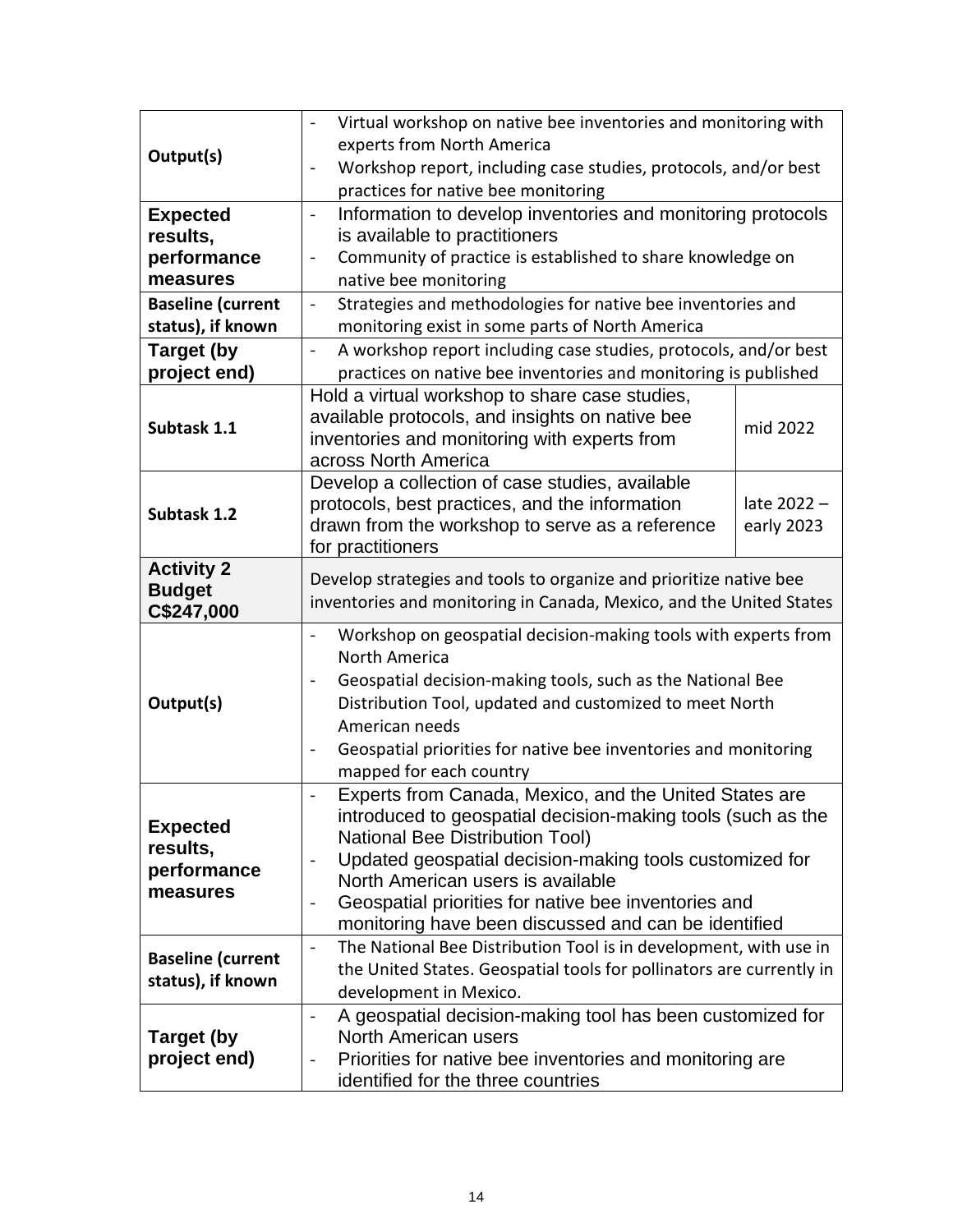|                                                     | At least two experts per county are able to use geospatial<br>decision-making tools, such as the National Bee<br><b>Distribution Tool</b>                                                                                                            |                  |
|-----------------------------------------------------|------------------------------------------------------------------------------------------------------------------------------------------------------------------------------------------------------------------------------------------------------|------------------|
| Subtask 2.1                                         | Hold workshop to introduce North American experts<br>to geospatial decision-making tools, such as the<br>National Bee Distribution Tool, and to explore<br>expanded functions that would be useful to organize<br>inventories and monitoring efforts | late 2022        |
| Subtask 2.2                                         | Support further development of geospatial decision-<br>making tools, such as the National Bee Distribution<br>early 2023<br>Tool, as needed                                                                                                          |                  |
| Subtask 2.3                                         | Hold workshop to share updates to geospatial<br>decision-making tools, such as the National Bee<br>mid 2023<br>Distribution Tool, and to pilot mapping and identifying<br>geospatial priorities for each country                                     |                  |
| Subtask 2.4                                         | Produce report on how geospatial decision-making<br>tools, such as the National Bee Distribution Tool, was<br>applied and leveraged during the workshops to<br>identify geospatial priorities for inventories and<br>monitoring                      | mid-late<br>2023 |
| <b>OBJECTIVE 2</b>                                  | Develop tools and communication materials to drive action                                                                                                                                                                                            |                  |
| <b>Activity 3</b><br><b>Budget</b><br>C\$190,000    | Communicate the environmental, social, and economic benefits of<br>native bees for communities, food production, and natural<br>ecosystem functioning.                                                                                               |                  |
| Output(s)                                           | Communications tools and materials communicating the<br>importance of native bees, as well as pollinators as a public<br>good<br>Communications material piloted in 3 communities                                                                    |                  |
| <b>Expected results,</b><br>performance<br>measures | Communications tools and materials are available in three<br>languages to communicate the importance of native bees, as<br>well as pollinators as a public good, and how North Americans<br>can take action                                          |                  |
| <b>Baseline</b><br>(current status),<br>if known    | Communication materials on pollinators in general is<br>available in the three countries                                                                                                                                                             |                  |
|                                                     | Public awareness of native bees and their co-benefits is<br>limited                                                                                                                                                                                  |                  |
| Target (by<br>project end)                          | Communications tools and materials communicating<br>importance of native bees are available to stakeholders<br>Target audiences in pilot communities have an increased<br>$\blacksquare$<br>awareness of native bees and their importance            |                  |